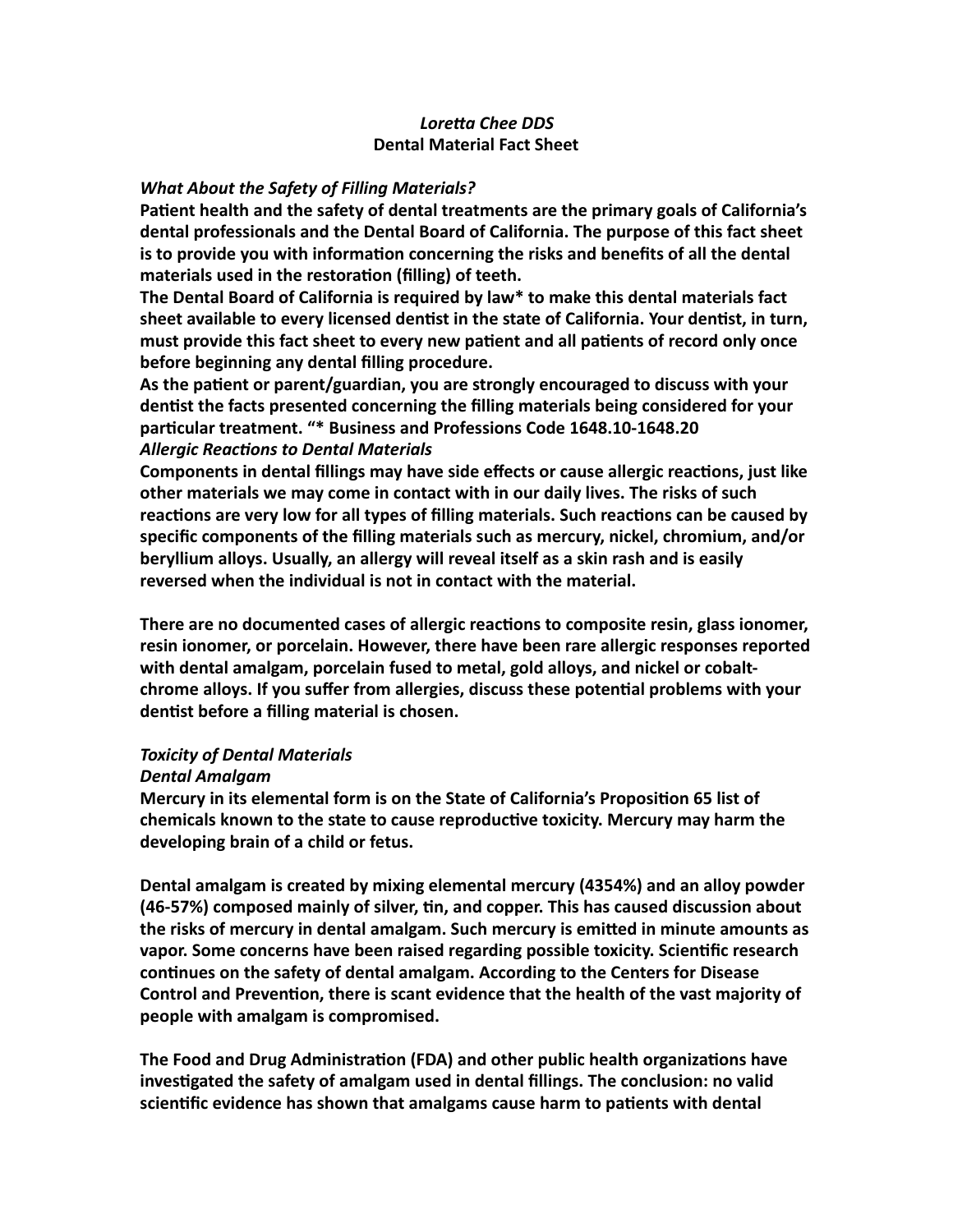restorations, except in rare cases of allergy. The World Health Organization reached a similar conclusion stating, "Amalgam restorations are safe and cost effective."

A diversity of opinions exists regarding the safety of dental amalgams. Questions have **been raised about its safety in pregnant women, children, and diabetics. However,** scientific evidence and research literature in peer-reviewed scientific journals suggest **that otherwise healthy women, children, and diabetics are not at an increased risk** from dental amalgams in their mouths. The FDA places no restrictions on the use of dental amalgam.

Dental amalgam is a self-hardening mixture of silver-tin-copper alloy powder and **liquid mercury and is sometimes referred to as silver fillings because of its color. It is** often used as a filling material and replacement for broken teeth.

### Advantages:

Durable; long lasting Wears well; holds up well to the forces of biting, Relatively inexpensive, Generally completed in one visit, Self-sealing; minimal-to-no shrinkage and resists leakage, Resistance to further decay is high, but can be difficult to find in **early stages, Frequency of repair and replacement is low.** 

### Disadvantages:

Refer to "What About the Safety of Filling Materials", Gray colored, not tooth colored, **May darken as it corrodes; may stain teeth over time, Requires removal of some** healthy tooth In larger amalgam fillings, the remaining tooth may weaken and fracture, Because metal can conduct hot and cold temperatures, there may be a temporary sensitivity to hot and cold, Contact with other metals may cause occasional, minute electrical flow.

The durability of any dental restoration is influenced not only by the material it is made from but also by the dentist's technique when placing the restoration. Other factors include the supporting materials used in the procedure and the patient's cooperation during the procedure. The length of time a restoration will last is dependent upon your dental hygiene, home care, and diet and chewing habits.

# *Composite Resin Fillings*

**Composite fillings are a mixture of powdered glass and plastic resin, sometimes** referred to as white, plastic, or tooth-colored fillings. It is used for fillings, inlays, **veneers, partial and complete crowns, or to replacement for broken teeth. Some Composite Resins include Crystalline Silica, which is on the State of California's Proposition 65 list of chemicals known to the state to cause cancer. It is always a good idea to discuss any dental treatment thoroughly with your dentist.** 

# **Advantages:**

Strong and durable, Tooth colored, Single visit for filling, Resists breaking, Maximum amount of tooth preserved, Small risk of leakage if bonded only to enamel, Does not corrode, Generally holds up well to the forces of biting depending on product used,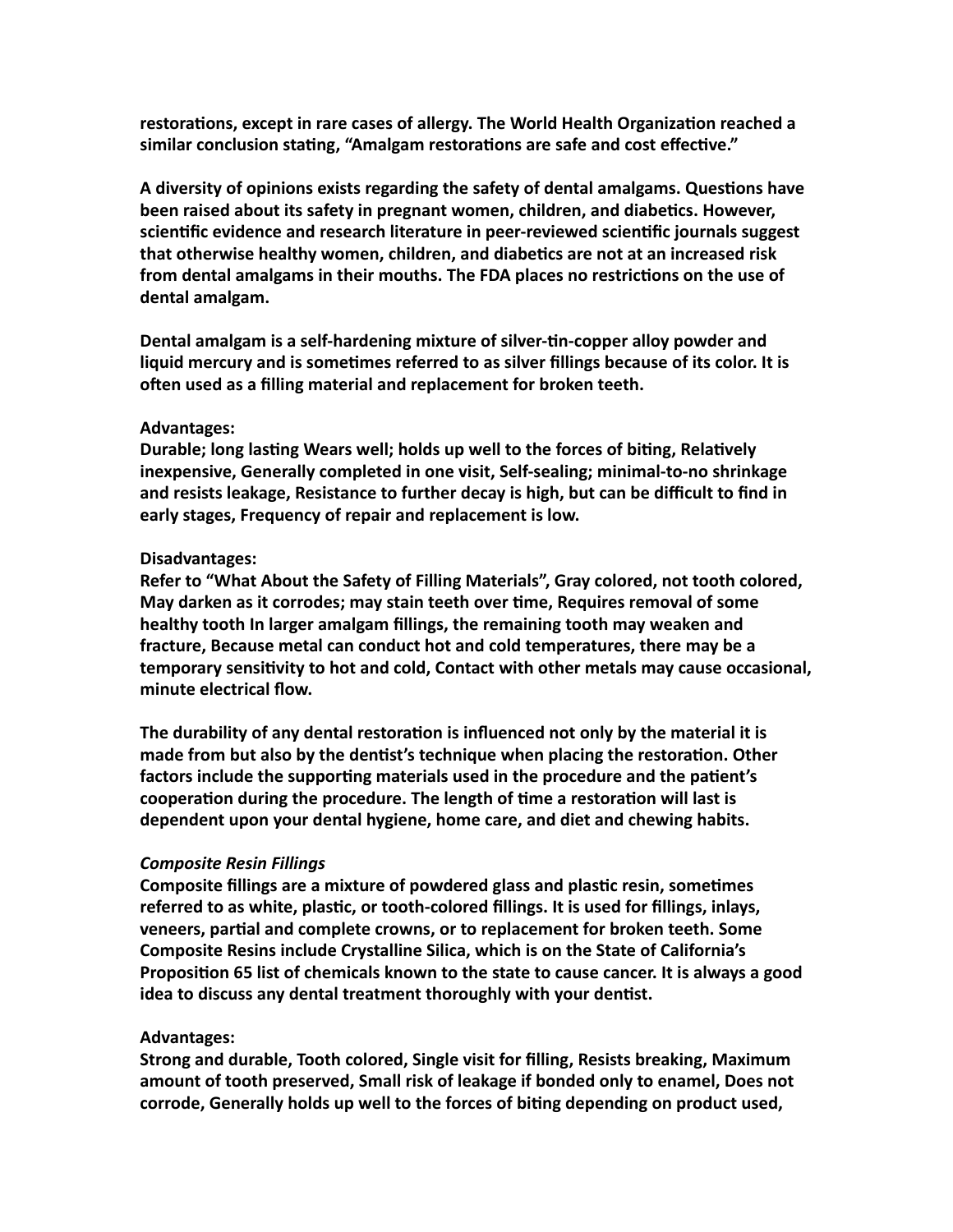**Resistance to further decay is moderate and easy to find, Frequency of repair or** replacement is low to moderate.

### Disadvantages:

Refer to "What About the Safety of Filling Materials", Moderate occurrence of tooth sensitivity; sensitive to dentist's method of application, Costs more than dental amalgam, Material shrinks when hardened and could lead to further decay and/or **temperature sensitivity, Requires more than one visit for inlays, veneers, and crowns, May wear faster than dental enamel, May leak over time when bonded beneath the** layer of enamel.

### *Glass Ionomer Cement*

Glass ionomer cement is a self-hardening mixture of glass and organic acid. It is toothcolored and varies in translucency. Glass ionomer is usually used for small fillings, cementing metal and porcelain/metal crowns, liners, and temporary restorations.

### Advantages:

**Reasonably good esthetics, May provide some help against decay because it releases** fluoride, Minimal amount of tooth needs to be removed and it bonds well to both the enamel and the dentin beneath the enamel, Material has low incidence of producing tooth sensitivity, Usually completed in one dental visit.

### **Disadvantages:**

Cost is very similar to composite resin (which costs more than amalgam), Limited use **because it is not recommended for biting surfaces in permanent teeth, As it ages, this** material may become rough and could increase the accumulation of plaque and chance of periodontal disease, Does not wear well; tends to crack over time and can be dislodged.

#### *Resin Ionomer Cement*

**Resin ionomer cement is a mixture of glass and resin polymer and organic acid that** hardens with exposure to a blue light used in the dental office. It is tooth colored but more translucent than glass ionomer cement. It is most often used for small fillings, cementing metal and porcelain metal crowns and liners.

#### Advantages:

Very good esthetics, May provide some help against decay because it releases fluoride, **Minimal amount of tooth needs to be removed and it bonds well to both the enamel** and the dentin beneath, the enamel, Good for non-biting surfaces, May be used for short-term primary teeth restorations, May hold up better than glass lonomer but not as well as composite Good resistance to leakage, Material has low incidence of producing tooth sensitivity, Usually completed in one dental visit.

#### **Disadvantages:**

Cost is very similar to composite resin (which costs more than amalgam), Limited use **because it is not recommended to restore the biting surfaces of adults, Wears faster**